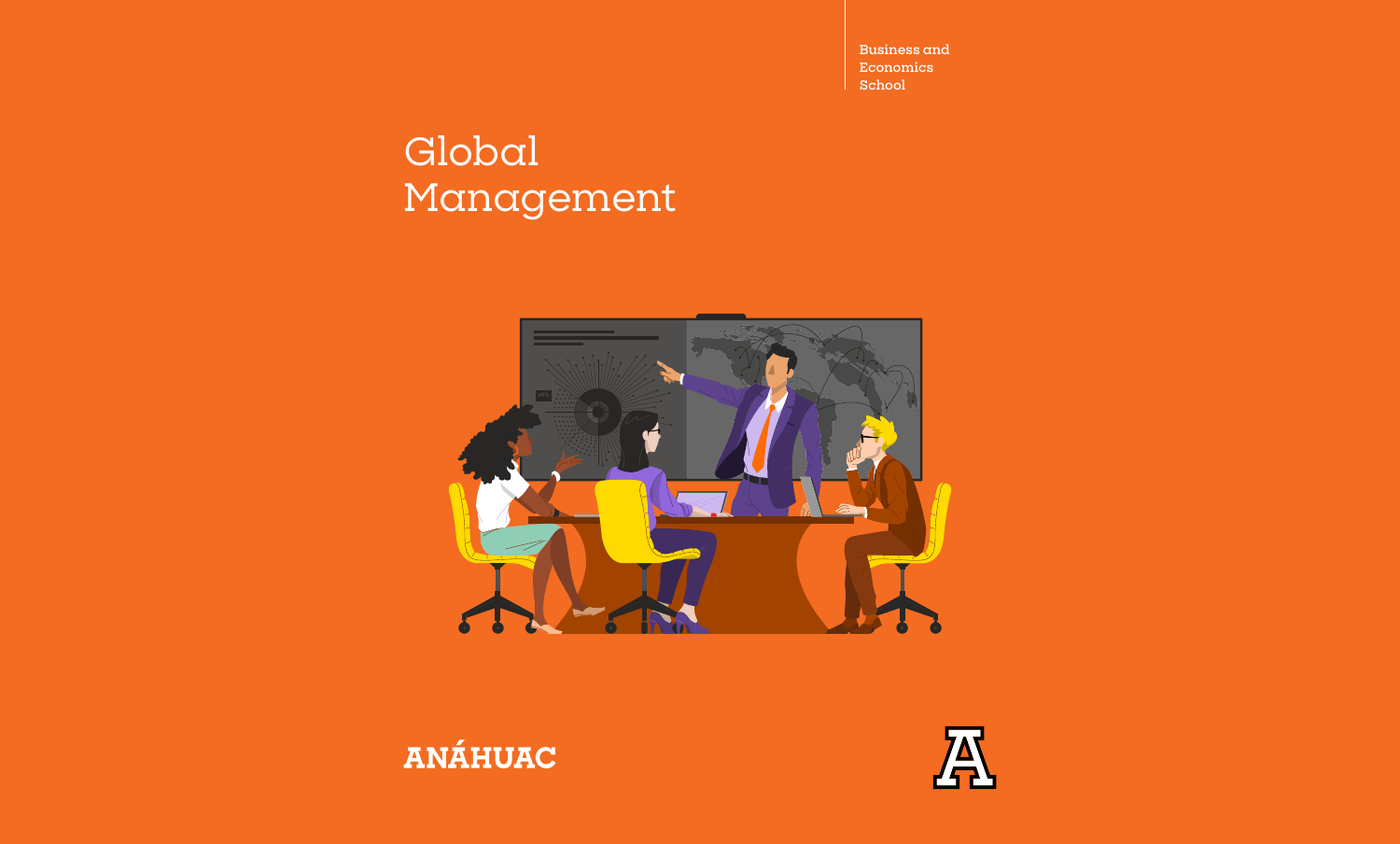Start your journey and give the first step towards your future as a leader of positive action.



#### **Great leaders and better people**

With more than 55 years of experience, Anahuac University offers integral formation with an international, entrepreneurial, and innovative approach to become a leader that will transform the society in a positive way.

#### **Distinctive academic quality**

Anahuac University in Mexico City is among the 3% of private institutions with outright accreditation<sup>1</sup> granted by  $\mathsf{FIMPES}^2$ for meeting the maximum quality level. It is also member of the National Association of Universities and Higher Education Institutions ANUIES<sup>3</sup>. It is included in the academic excellence register<sup>4</sup> of the Mexican Ministry of Education.

1 Acreditación lisa y llana

2 FIMPES: Federación de Instituciones Mexicanas Particulares de Educación Superior (Federation of Private Mexican Institutions of Higher Education) 3 ANUIES: Asociación Nacional de Universidades e Instituciones de Educación Superior

4 Padrón de excelencia

#### **Two-campus location**

Anahuac University in Mexico City offers you the possibility to take your courses and use the facilities of our two campuses in this city. They are located in strategic areas with business and home developments.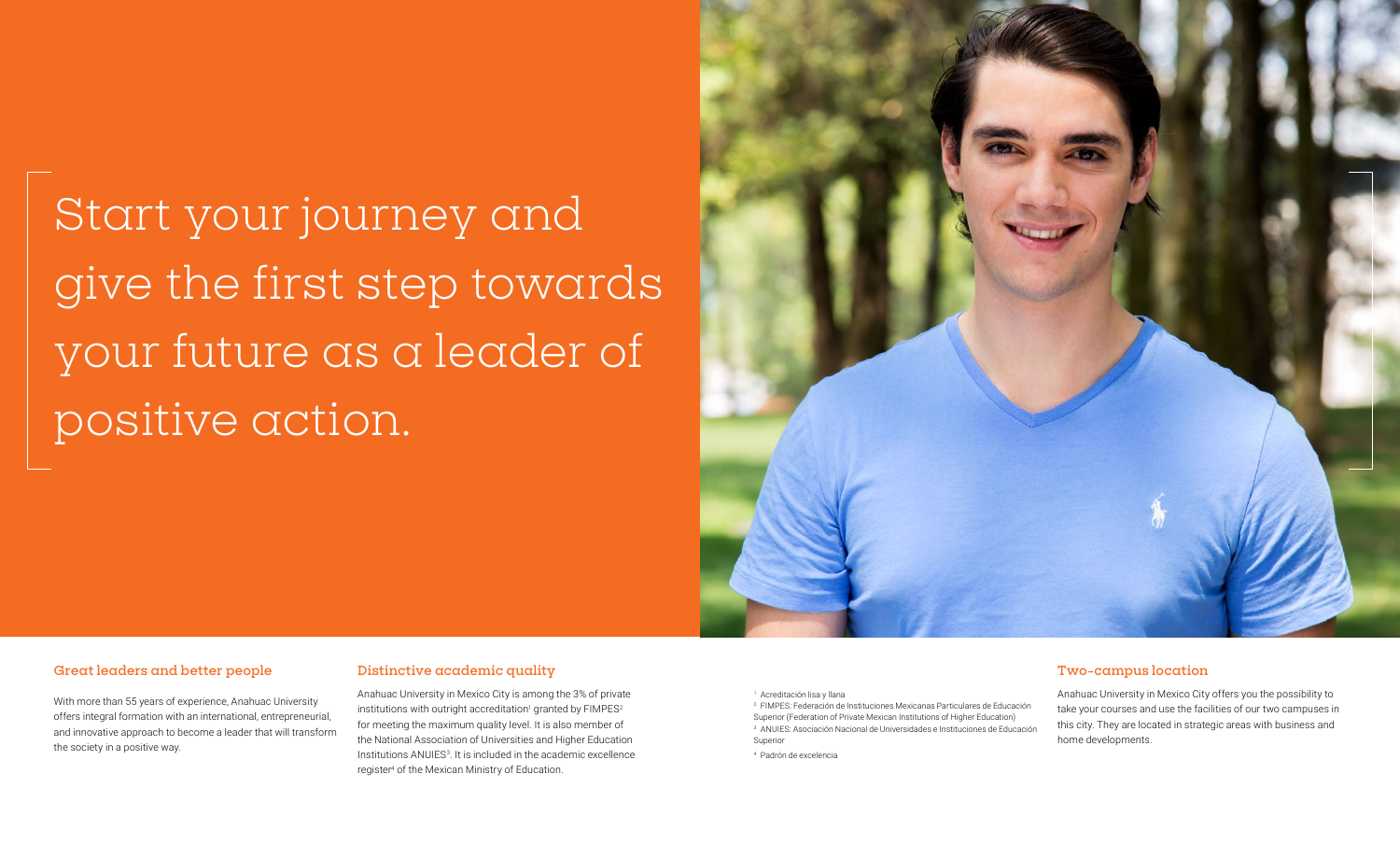### Graduate Program in Global Management



### To globalize, to lead internationally, and to innovate

#### **Accreditations of the Business and Economics School**

- The Association to Advance Collegiate Schools of Business (AACSB)
- Association of MBA's (AMBA)



#### **Memberships:**

- Principles for Responsible Management Education (PRME)
- European Foundation for Management Development (EFMD)
- Consejo Latinoamericano de Escuelas de Administración (CLADEA)



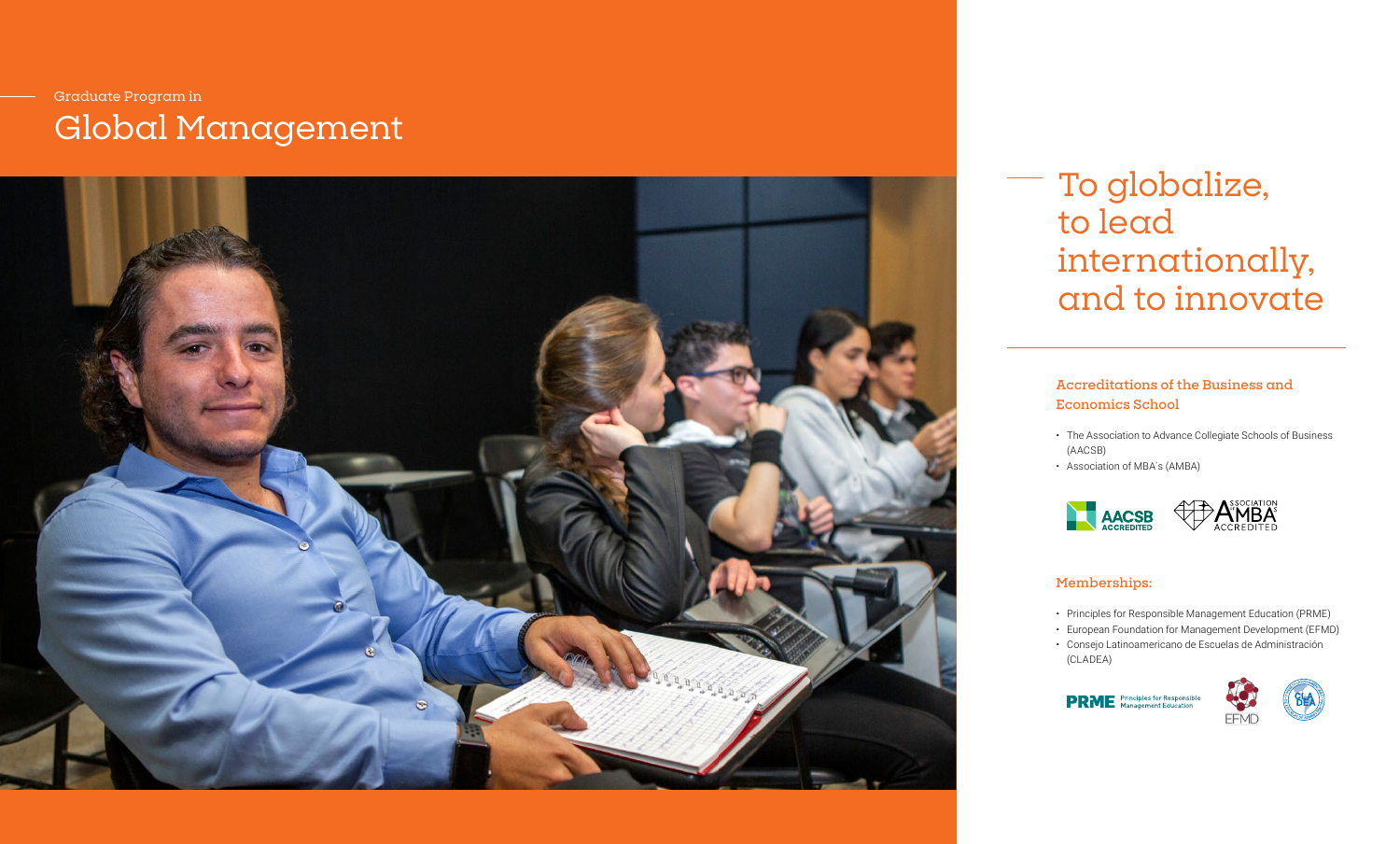# Economics School

The current global economy is facing unparalleled challenges and opportunities. Businesses and governments are dealing with disruptive change. This ever-changing landscape requires professionals capable of generating and managing innovation, with a profound sense of respect towards people and the environment.

The Business and Economics School of Anahuac University has a long-standing tradition of over 50 years. It has worked for the integral development of entrepreneurs and business leaders. Our alumni manage the most important firms in Latin America, successfully expanding their businesses to other parts of the world.

Our mission is to train men and women with a solid humanistic and professional education in economics and business, for them to excel in leadership roles and make a positive impact on the world. The right balance of a solid integral formation, professional competence, critical thinking, communication, and leadership is the hallmark of our alumni.

#### **Busines Child the following English-speaking countries do not need**  $\text{Buss}$ Anahuac University Advantages

#### **Dual degrees**

Dual degrees with top-rank partner universities in the Americas (United States), Europe (France), and Asia (Taiwan). You may choose among partner universities depending on the location, specialization, and financial cost (tuition, and living expenses).

#### **Faculty-student ratio**

Engaged faculty, teaching in small-class settings.

#### **Mission-focused**

Development of your whole self–your faith, your values, your mind and your passions.

#### **English classes in a Spanishspeaking country**

This is the only undergraduate program in Mexico City that can be fully taken in English (100%).

#### **Business incubator**

The Business and Economics School has its own business incubator to launch the projects of students and alumni. They can get the most of the expertise of faculty members in the different business areas.

#### **Research-oriented**

The Business and Economics School has a mediumsize research arm, aimed to produce a large number of papers in different management areas. It has the purpose of advancing the state –of –the art in business and promoting business knowledge in different national and international forums.

#### **State-of-the-art campus**

Anahuac University in Mexico City has two campuses, with cutting-edge technology business teaching, including innovation and trading rooms.

#### **Application dates**

Consider the following deadlines to complete your application:

- **Early admissions: December 15th, 2021** (all scholarships available).
- **Regular admissions: March 31st, 2022** (academic scholarships available).
- **Late admissions: June 15th, 2022** (no scholarships available).
- **Proof of English proficiency: June 30th.**

#### **Admission process**

- Online application form (available in the Anahuac website in English).
- SAT scores (total, and on math, reading and writing sections) or LEXIUM KP.
- Interview with Undergraduate Associate Dean and Program Director.
- Standardized Psychometric Test and Vocational Counseling Interview.
- Proof of English proficiency. The following are ways to satisfy the English language proficiency requirement:

Applicants with a high school diploma from any of to submit an English certificate:

| American Samoa | Ireland             |
|----------------|---------------------|
| Australia      | Jamaica             |
| Bahamas        | Liberia             |
| Barbados       | New Zealand         |
| <b>Belize</b>  | Sierra Leone        |
| Canada         | Trinidad and Tobago |
| Dominica       | United Kingdom      |
| Grenada        | United States       |
| Cayman Islands | U.S. Virgin Islands |
| Guvana         |                     |

#### **Admission Requirements**

Global Management prospective students must meet the following requirements:

• High school diploma.

Guyana

- Sufficient mathematical knowledge to solve logical problems.
- Sufficient communication skills to build different types of arguments.
- Sufficient oral and written proficiency in English language.
- Sufficient technological skills to solve problems, produce materials, and share information.

• Sufficient understanding of science, politics, economics, and geography to establish cultural and historical interrelations.

| <b>REQUIREMENT MINIMUM</b>                      | <b>PROFICIENCY TYPE</b>                                 |  |  |
|-------------------------------------------------|---------------------------------------------------------|--|--|
| <b>Completion Certificate</b>                   | Departamento de Idiomas Anáhuac México                  |  |  |
| 89                                              | TOEFL-Internet Based*                                   |  |  |
| 6.5                                             | IELTS*                                                  |  |  |
| $III-B2-67-84$ or level 6                       | PTE (Pearson Test of English Academic)*                 |  |  |
| 5                                               | iTEP Academic*                                          |  |  |
| A-B Level                                       | Cambridge FCE*                                          |  |  |
| 700                                             | SAT scores (total, and on reading and writing sections) |  |  |
| 60% in English at X and XII in Certificate      | High School Marks (only India and Pakistan)             |  |  |
| SL=6 or HL=7 on English: Literature or Language | IB (International Baccalaureate)                        |  |  |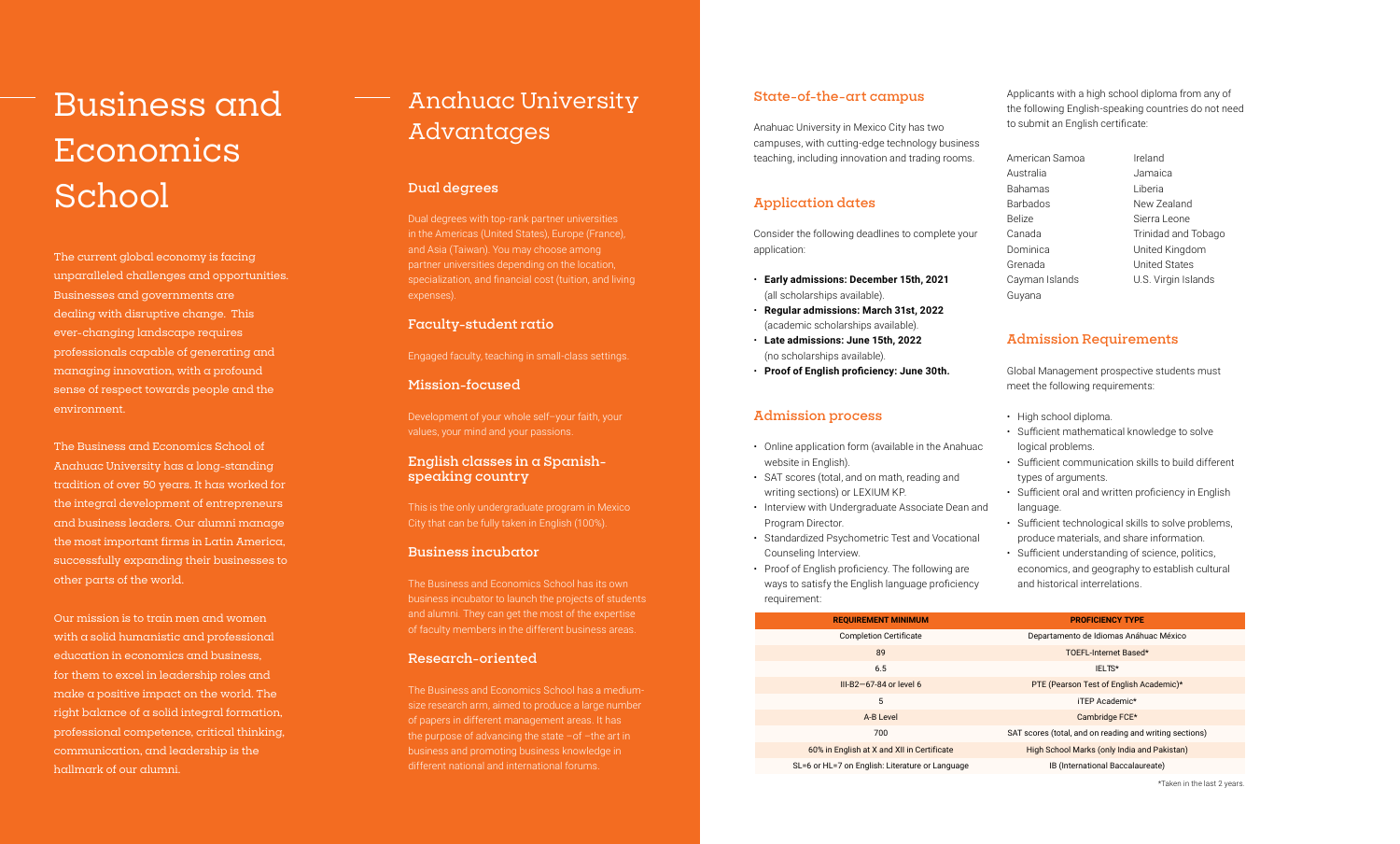#### **What You Will Learn**

Global Management graduates are professionals with an international mindset, capable of elaborating business diagnoses, identifying problems, designing solutions and executing said solutions. At the same time, Global Management graduates make adequate use of oral and written communication. Moreover, they have a profound human and environmental understanding of the problems that global organizations encounter. Graduates also employ a wide variety of business tools and methodologies for strategic planning and business management, including leadership, information technology, and financial analysis. Finally, graduates of this program have the highest ethical and social responsibility formation to obtain the results expected by global firms.

#### **Why study Global Management at Anahuac University in Mexico City?**

Global Management students live in a city that has everything and is home to 8 million people, being one of the largest cities in the globe. Mexico City has history and tradition, combines classic buildings along with modern skyscrapers. Its historic roots are still evident today, with pyramids, museums and squares all over the city.

It is also home to Anahuac University in Mexico City, with a network of over 75,000 alumni. It ranks among the highest universities in Latin America in terms of academic rigor and employability. The Business and Economics School of Anahuac University in Mexico City has the highest accreditations in the world, including AACSB, AMBA, and PRME. It is also a member of EFMD and CLADEA. Our faculty includes over 120 full-time professors and staff, as well as over 250 adjunct professors that work in the many industries that Mexico City hosts.

#### **What are Global Management graduates able to do?**

- To be effective communicators.
- To have critical thinking.
- To be professionally competitive.
- To be leaders.
- To have integral formation.

#### **Where can Global Management graduates work?**

- Multinational businesses.
- International organizations such as the UN, IMF, World Bank.
- Family businesses.
- Start-ups.
- Government agencies.

#### **Model**

2025 Educational Model:

- Anahuac-Humanities Stream
- Interdisciplinary (Liberal Arts and Sciences) Stream
- Professional Stream
- Elective Professional Stream

#### **Bachelor of Science in Global Management**



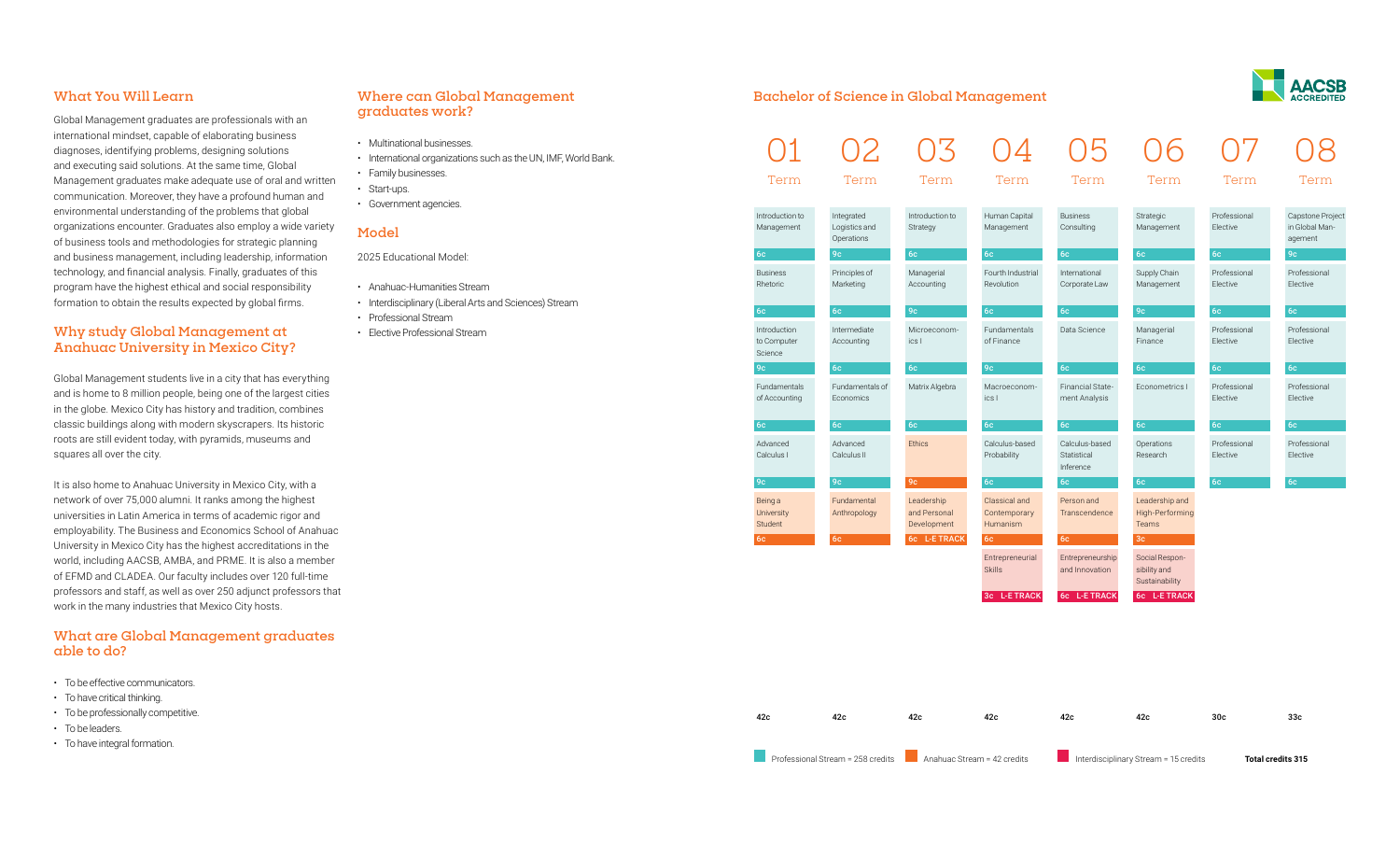### University Life

| <b>Sports</b>                | Arts                     | <b>Student</b><br><b>Relations</b> | Social<br>commitment   | Pastoral                 |
|------------------------------|--------------------------|------------------------------------|------------------------|--------------------------|
| Top 2 private universities   | The School of Arts       | Supported by the                   | We have one of the     | Our Catholic identity    |
| and ranked first in the      | presents more than       | Federation of Alumni               | largest programs of    | promotes the search      |
| Valley of Mexico.            | 500 artistic productions | Councils, in charge of             | volunteers nationwide. | for truth and experience |
| We have more than 20         | every year, created      | promoting, innovating,             | with more than 100     | of faith freely through  |
| disciplines and courses      | in its 540 courses.      | and creating projects              | social programs and    | apostolate programs.     |
| to develop your skills in    | workshops, and           | that will strength                 | projects, seeking to   |                          |
| top level sports facilities. | subjects.                | university life.                   | transform the future   |                          |
|                              |                          |                                    | of Mexico and of the   |                          |
|                              |                          |                                    | society.               |                          |

#### **Internationalization**

An essential part of your education will revolve around international academic experiences like:

- Academic exchanges
- Cultural trips
- Summer courses abroad
- Subjects in other languages
- Professional practices
- Research stays abroad
- Double international degrees
- International contests
- Language courses
- Conferences and meetings



agreements with universities worldwide.



#### **Employability**

1,500

job vacancies a month in the Anahuac Job Development platform.



national and international companies in the Anahuac Job Placement Program.

70 %

of employability of our newly graduated students.

Top 10

in Latin America and 2nd place in the country, acknowledged by the *QS Graduate Employability Ranking*.

#### **Graduates**



graduates.

23 %

of the chairmen of companies listed in the Mexican Stock Exchange are Anahuac graduates, representing the university with the highest participation in these positions.



## $+11\%$

of the 300 most influential leaders of Mexico are Anahuac graduates.

#### **Leadership Programs**

The University belongs to one of the 9 diplomas with curricular value that will help in your formation as a leader in specific profiles through the experience of exclusive subjects, international seminars, organization of events and conferences, as well as meetings with directors and personalities of the professional world.

- **ACCIÓN:** Leadership Program in Sport
- **ALPHA:** Leadership Program in Health Sciences
- **CIMA:** Student Leadership Program
- **CREA:** Leadership Program in Communication
- **CULMEN:** Leadership Program in Art and Culture
- **GENERA:** Business Leadership Program
- **IMPULSA:** Leadership Program in Social Commitment
- **SINERGIA:** Leadership Program in Public Administration
- **VÉRTICE:** Anahuac Excellence Program